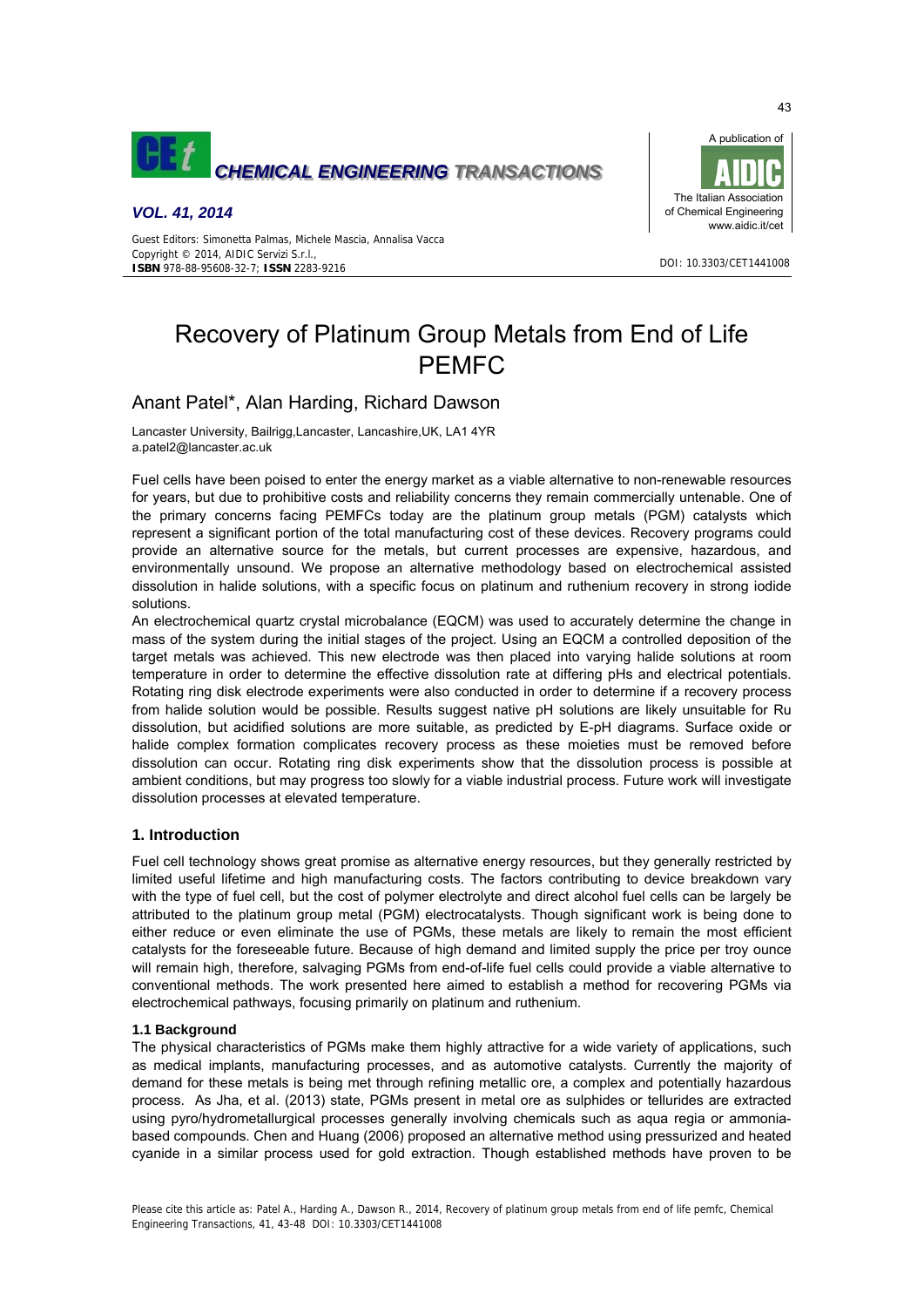highly successful, concerns about the environmental and health impact of the reagents used in these processes remain.



*Figure 1 E-pH diagram for ruthenium chloride system at room temperature. Activity of chloride, 1 M, activity of dissolved species 1x10-5 M. Thermodynamic data from Bard et al (1985).* 

Figure 1 shows the E-pH diagram for the Ru chloride system drawn from thermodynamic data, similar diagrams could be drawn for the Ru-Br and Ru-I systems however, the thermodynamic data available for these systems is very limited which may suggest that soluble Ru-Br and Ru-I products are difficult to achieve. The reversible potential for the reduction of chlorine, bromine and iodine in 1 M solutions of their own halide salt are 1.25 V, 0.93 V and 0.47 V (SHE) respectively. This would suggest that the halogens will be suitable oxidants to affect dissolution even in mixed systems where, for example, chlorine is used to form the  $RuCl<sub>5</sub><sup>2-</sup><sub>(ag)</sub> complex.$ 

# **1.2 Recovery**

While refining remains the primary source for PGMs, recycling PGMs has the potential to provide an alternative source for these materials. Estimates by the US Government show that in 2004 roughly 70% of PGMs in scrapped automobiles was recovered, an amount equal to roughly 16% of the US consumption for that year. Unfortunately estimates for PGM recovery from other devices, such as fuel cells, have not been established, but this does present the opportunity to implement a recycling system before commercialization. Researchers have explored this area, with the general consensus being that pyrometallurgical methods are the most efficient. Much like the extraction processes, however, the byproducts from these reactors are predominantly hazardous and corrosive chemicals, such as hydrofluoric acid. Other groups, such as Zanjani and Baghalha (2009) have shown that iodide could be used to selectively dissolve Pt, but their experiments were conducted in 3+ M acid solutions, again raising concerns about environmental safety and sustainability. Dawson and Kelsall (2013), however, showed that native pH iodine solutions at elevated temperatures are capable of recovering >99 % of Pt content on graphite spheres by quickly facilitating the dissolution of platinum from alumina support material. The challenge then becomes extending the technology to other PGMs, such as ruthenium. Figure 2 shows a representation of the proposed process.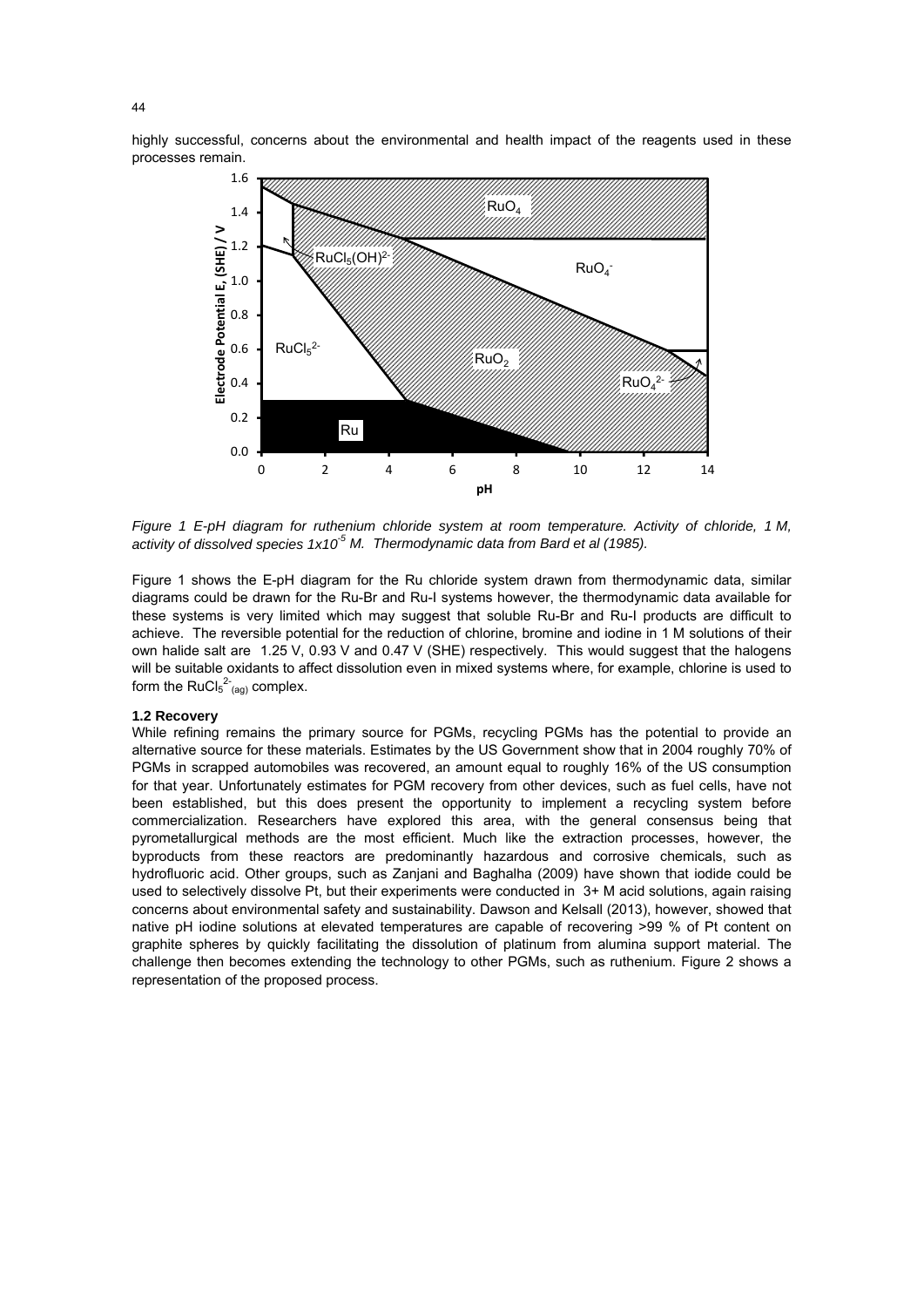

*Figure 2: Simplified representations of proposed PGM leaching process with a) written description for ideal process and b) illustration of membrane divided electrochemical reactor and packed bed leach reactor. Design is adapted from process described by Dawson and Kelsall (2007).* 

The envisioned process is a closed loop with the leach solution circulating throughout, with the objective of selectively depositing metals in a sequential manner. In order to do so, it was necessary to determine the feasibility of varying solutions, electrical potentials, and temperatures for PGM dissolution. This article focuses on the dissolution of planar ruthenium metal in strong halide solutions and initial conclusions we have drawn from this study.

# **2. Experimental**

All chemicals used in the experiments are reagent grade and were either purchased from Sigma Aldrich or Fischer Scientific or in the case of PGM containing materials, were provided by our collaborators at Johnson Matthey Plc. All water used in the study was double distilled using a Direct-Q UV Millipore. A Maxtek Model CHK-100 electrochemical quartz crystal microbalance (EQCM) holder, and Ti/Pt 5 MHz polished crystals suitable for ambient temperature conditions were used in this work, as was a Pine Instrument Platinum-Ring vitreous carbon disc RRDE E7R9 Series. The RRDE was polished between experiments using 0.3 µm Alumina dispersions and washed with DI water. All electrochemical measurements were made using an Ivium Compactstat potentiostat. All electrochemical experiments were conducted using a saturated calomel reference electrode produced by Scientific Laboratory Supplies, however all voltage values listed in this work have been adjusted for standard hydrogen electrode reference.

#### **2.1 Electrochemical Quartz Crystal Microbalance Electrode Preparation**

Ruthenium was deposited on to the quartz crystal from a 3 mM solution of RuNO(NO<sub>3</sub>)<sub>3</sub> in 0.1 M H<sub>2</sub>SO<sub>4</sub> at -0.6 V (SHE) for 2 h. The deposited electrodes had a mass of approximately 50 µg with sub-micron variations in Z-height, as measured by atomic force microscopy. The electrode assembly was then placed into a reaction vessel containing 300 mL of 4 M NaCl, NaBr, or KI. Mass losses were quantified while the electrode was subjected to cyclic voltammetric measurements.

#### **2.2 Rotating Ring Disk Electrode Preparation**

The rotating ring disk electrode experiments, 30 mM RuNO( $NO<sub>3</sub>$ )<sub>3</sub> in 0.1 M H<sub>2</sub>SO<sub>4</sub> was used during the deposition process. The disk was pulsed from -0.8 V (SHE) for 20 s to -0.45 V (SHE) for 30 seconds 4 times before being held at -0.8 V (SHE) for 10 minutes. The system operated at 13.33 Hz to prevent bubbles from adhering to the electrode surface. Following the electrochemical deposition the electrode was examined under a microscope to determine if a smooth and continuous Ru layer was produced. The Ru deposited was then placed in 100 mL of nitrogen purged 4 M NaCl, NaBr, or KI for electrochemical experiments.

### **3. Results**

Dissolution of ruthenium was largely restricted to acidified NaCl solutions. Due to its complex chemistry, the targeted ruthenium species was Ru<sup>3+</sup> ion, nominally RuCl<sub>5</sub><sup>2-</sup>, RuBr<sub>5</sub><sup>2-</sup>, or RuI<sub>5</sub><sup>2-</sup>, an ion that should be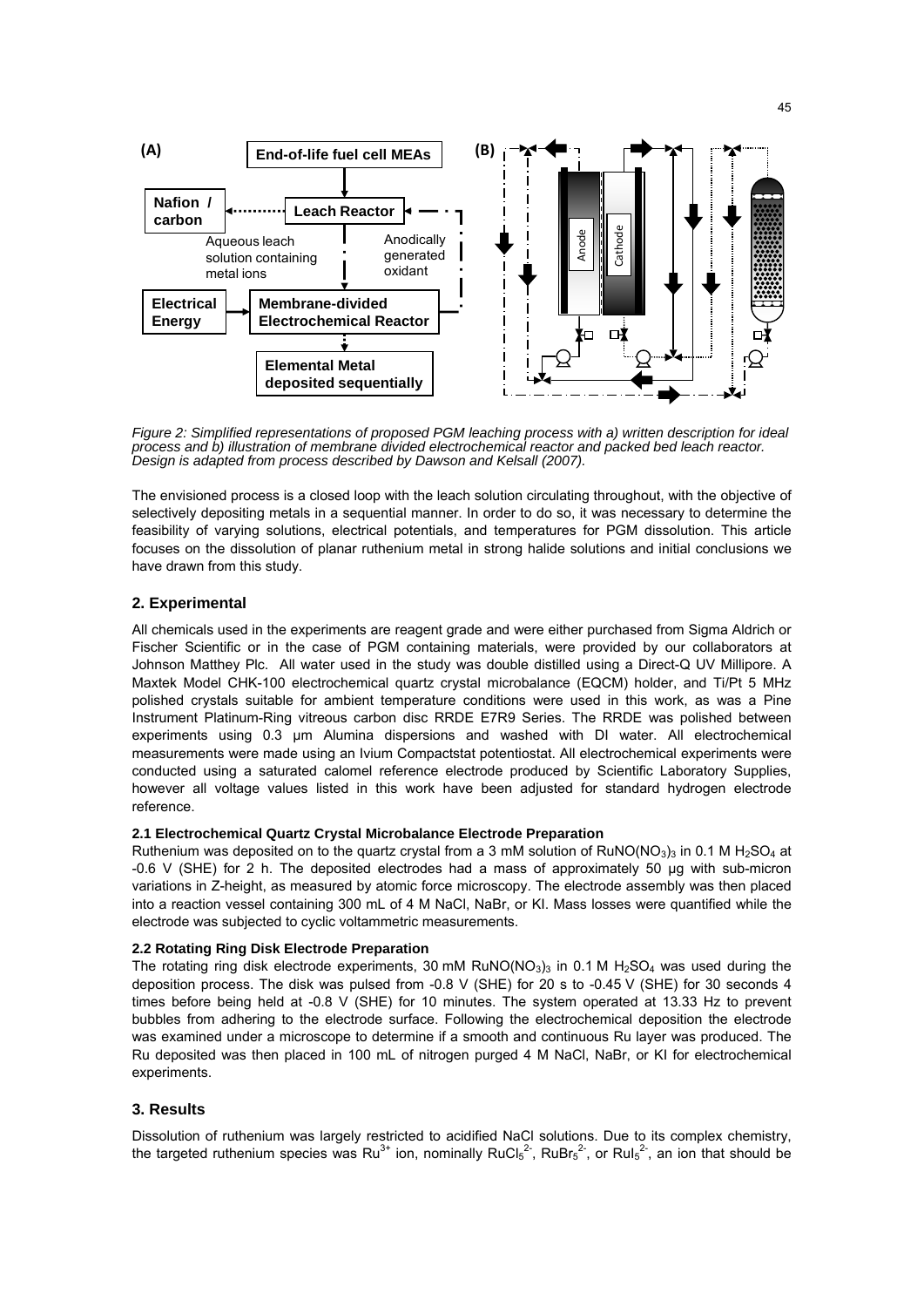recoverable from solution and not form an insoluble products. For all solutions mass gains were observed at near neutral pH probably due to the formation of ruthenium oxide layers as predicted for the chloride system by the E-pH diagram. Figure 3, below, shows EQCM results for cyclic voltammograms in 4 M NaCl, NaBr, and KI acidified to pH 1.



*Figure 3: Cyclic voltammograms for acidified halide solutions (A) and the subsequent mass changes, scan rate 20 mV s-1, room temperature during cycling (B).* 

From Figure 3 it is clear to see that . the systems showed improved results in the more electronegative halides, with the strong NaCl solution showing a mass loss and NaBr showing little change. The mass loss in acidified 4 M NaCl becomes more pronounced at longer intervals, as shown in Figure 4.



*Figure 4: Mass change to planar Ru electrode over 50 cycles between 0 and 0.8 V (SHE) in acidified 4 M NaCl. Though an initial mass gain was observed, after prolonged cycling, the electrode mass was observed to reduce at a steady rate. Scan rate 50 mV s-1 at room temperature.*

As seen in Figure 4, the electrode mass steadily decreased during the 50 cycle experiment, though it was shown to increase at lower potentials. The exact cause of the mass is gain is currently unknown, but data suggests it can be attributed to the formation of adsorbed Ru-halide complexes or surface oxides.

Since the acidified NaCl appear to be affecting measureable dissolution, rotating ring disk electrode experiments were conducted in order to verify that a solution species was being formed and could be detected at the ring. This would give some appreciation for the proportion of the disc current attributable to either solutions species or the formation of adsorbed species. The disk was rotated at 10 Hz and cycled between 0.0 and 0.9 V (SHE) at 20 mV s<sup>-1</sup> while the ring was held at 0 V (vs RHE). Figure 5, below, shows a representative voltammogram for the deposited Ru, with the ring current shown as the dotted line.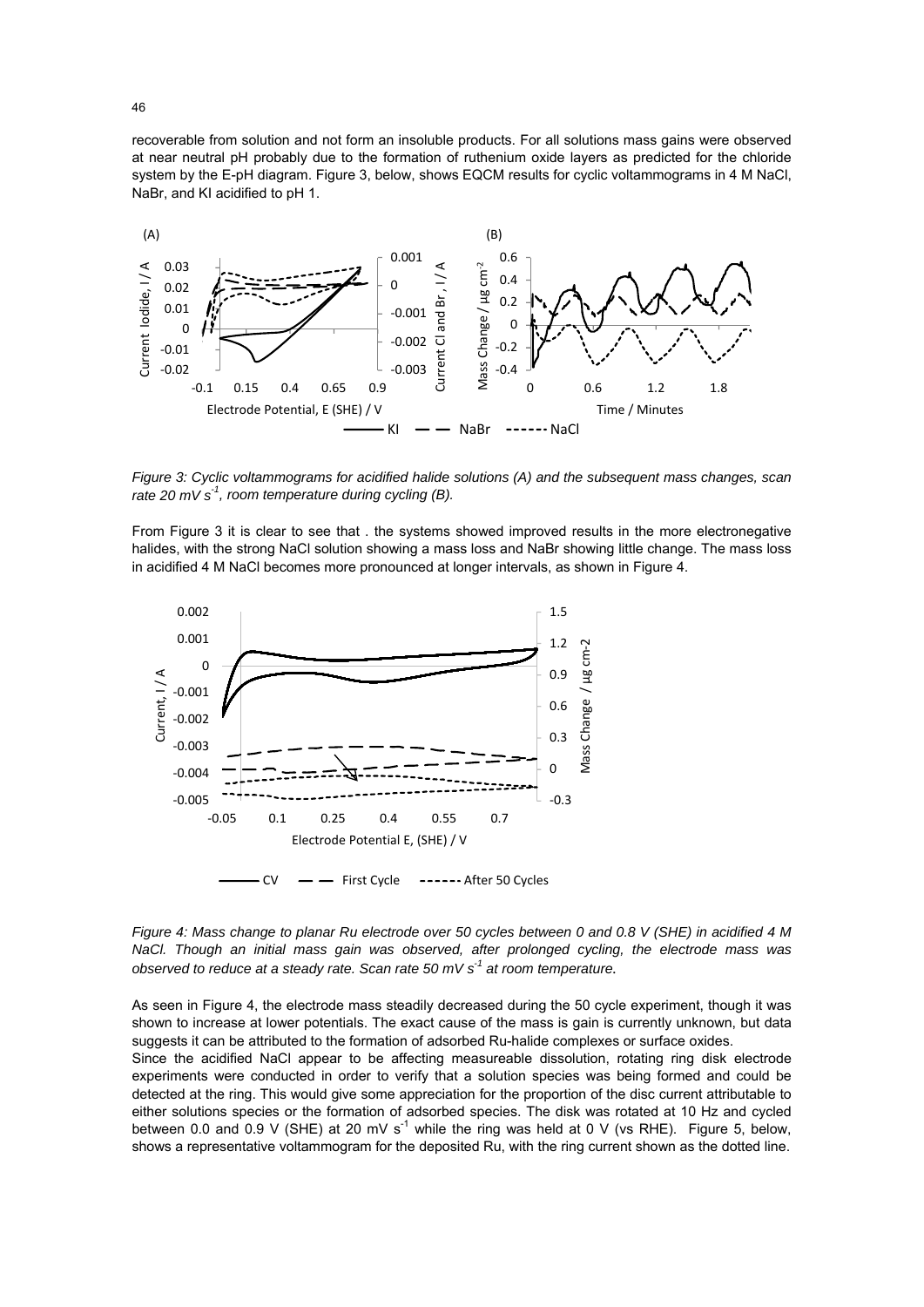

*Figure 5: Cyclic voltammogram of Ru dissolution in acidified 4 M NaCl showing disk current (solid) and ring current (dotted). The ring was held at -0.15 V (SHE) for the duration of the experiment. Disk potential scan rate 20 mV s-1, electrode rotation rate 10 Hz, room temperature* 

Figure 5 shows the cyclic voltammograms for a thin Ru layer deposited on a rotating ring disk electrode and those obtained from a polished vitreous carbon electrode. The ring was held at -0.15 V (SHE) in order to capture the presence of species evolved from the disk. In the case of the vitreous carbon electrode, the system was essentially inert; the disk and ring currents are minimal and do not produce any species that can be reduced by the ring. The deposited ruthenium layer, however, shows two features: a shoulder on the anodic sweep at 0.6 V (SHE) and a large reduction peak at 0.25 V. From the E-pH diagram in Figure 2, we expect the formation of Ru<sup>3+</sup> ions to occur at roughly 0.3 V during the anodic sweep, and the short peak at 0.35 V could be evidence of its formation, but more data is needed. The collection efficiency of the ring in this particular electrode is 37.0 %. The ring current does show a species being produced by the disk and that 27 µA can be attributed to this as this dissolution rate plateaus at a disk potential of around 0.6 V (SHE). Given the mirror finish of the electrode the surface area was essentially the same as the geometric area indicating the double layer capacity will be low and from this is can be seen that ca. 20 % of the disc current at for example 0.7 V (SHE) can be attributed to the formation of the oxide.

The potential window used in these experiments has largely been restricted to low potentials in order to avoid halogen formation which dominates the current observed in the voltammogram, but some work was done at potentials above 1 V (SHE). Figure 6 shows a portion of these results using the EQCM



*Figure 6: Mass change of planar ruthenium electrode in acidified 4 M NaCl (A) and NaBr (B) during cyclic voltammetry from 0 to 1.5 V (SHE) at 10 mV s-1.*